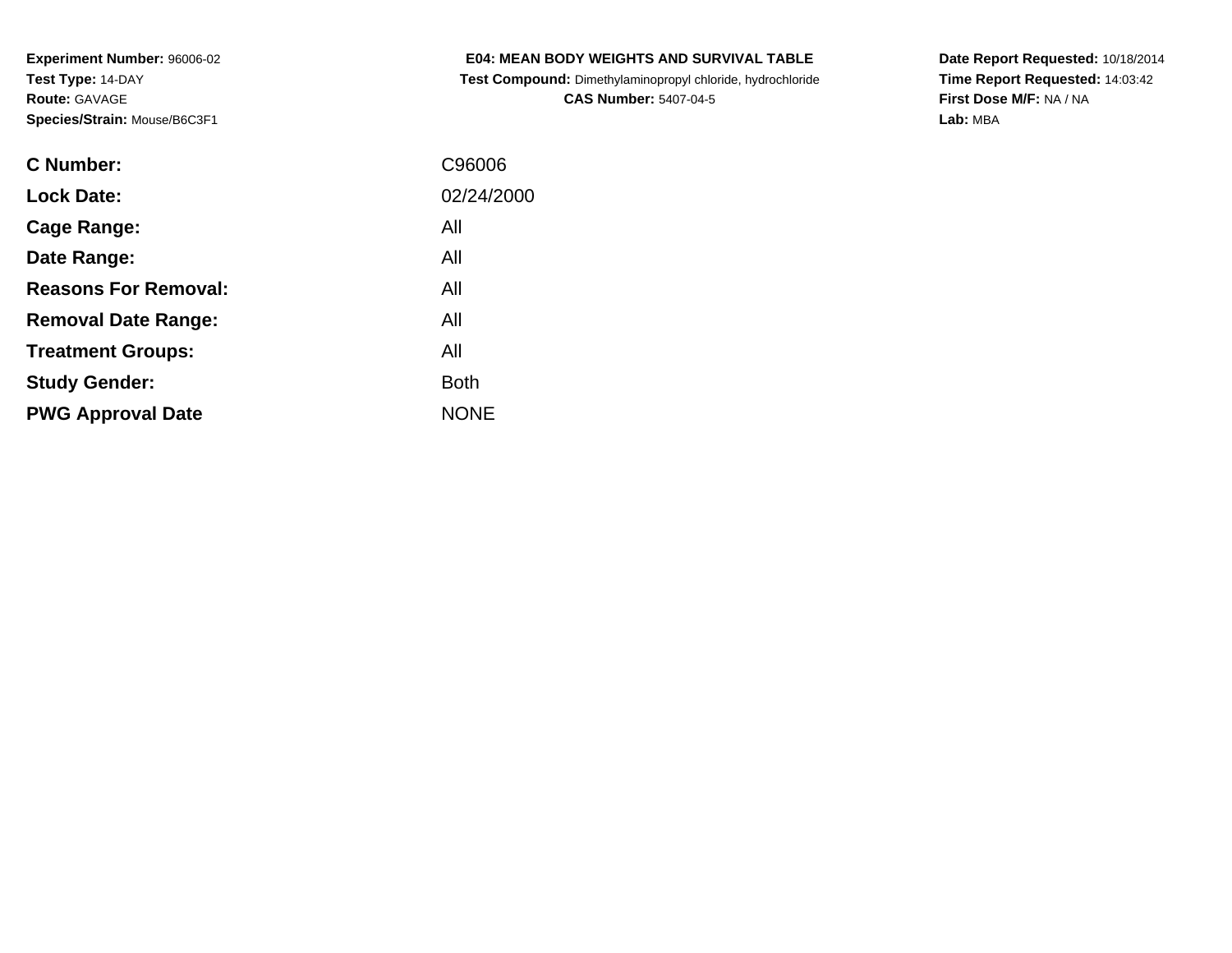#### **E04: MEAN BODY WEIGHTS AND SURVIVAL TABLE**

**Test Compound:** Dimethylaminopropyl chloride, hydrochloride

**CAS Number:** 5407-04-5

**Date Report Requested:** 10/18/2014**Time Report Requested:** 14:03:42**First Dose M/F:** NA / NA**Lab:** MBA

# **MALE**

| <b>DAY</b>                | <b>VEHICLE CONTROL</b> |   |       | <b>MG/KG</b><br>6.25 |             |       | <b>MG/KG</b><br>12.5 |   |       | 25 MG/KG    |   |
|---------------------------|------------------------|---|-------|----------------------|-------------|-------|----------------------|---|-------|-------------|---|
|                           | WT(g)                  | N | WT(g) | % OF CNTL N          |             | WT(g) | % OF CNTL N          |   | WT(g) | % OF CNTL N |   |
|                           | 20.6                   | 5 | 22.9  | 111.4                | $5^{\circ}$ | 22.1  | 107.2                | 5 | 22.6  | 109.5       | 5 |
| 8                         | 23.3                   | 5 | 24.5  | 105.1                | 5           | 23.8  | 101.9                | 5 | 23.8  | 102.0       | 5 |
| 17                        | 25.6                   | 5 | 26.1  |                      | .5          | 25.7  |                      | Ð | 25.0  |             | 5 |
| <b>TERM</b><br><b>SAC</b> | 25.6                   | 5 | 26.1  | 102.0                | 5           | 25.7  | 100.4                | 5 | 25.0  | 97.6        | 5 |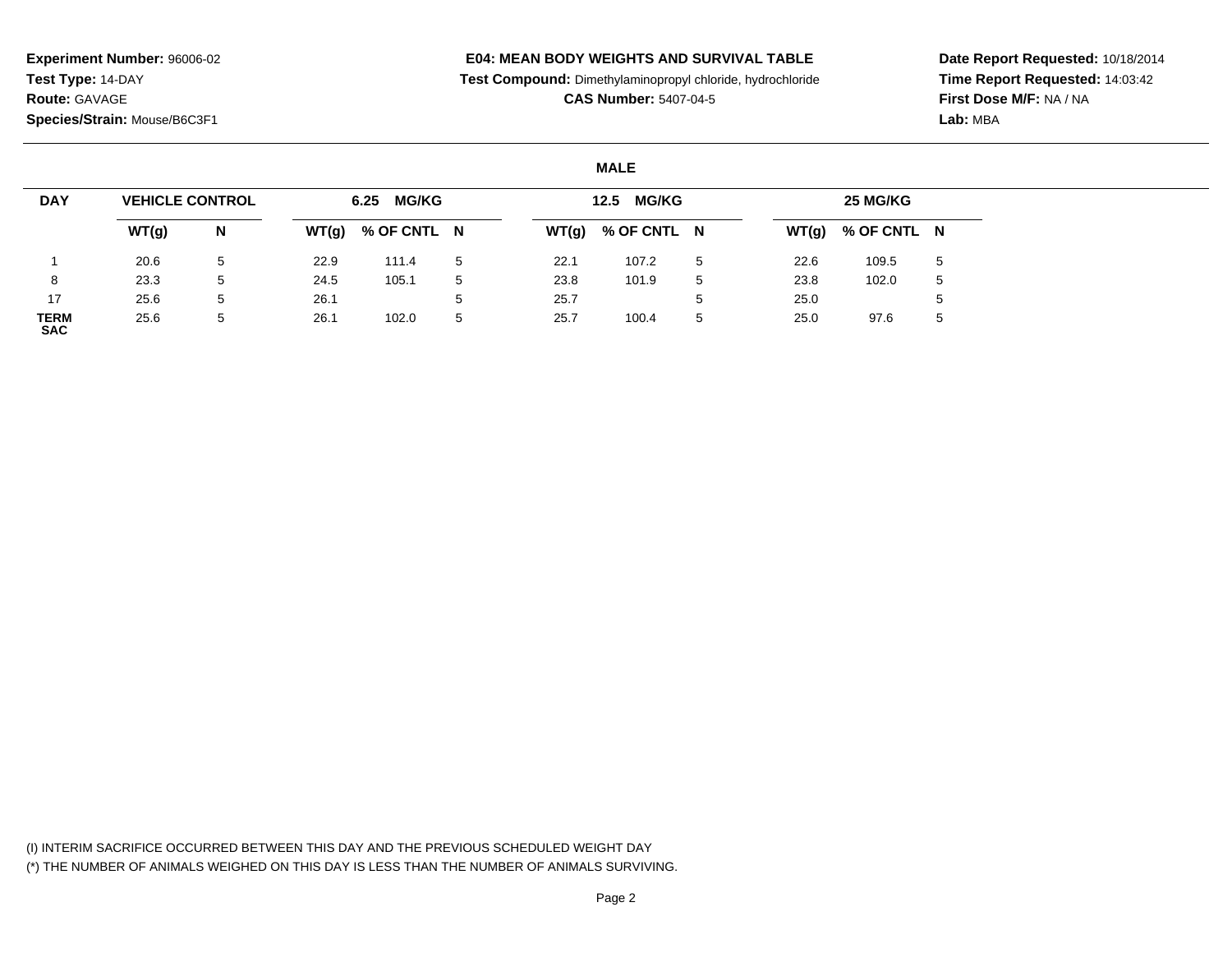# **E04: MEAN BODY WEIGHTS AND SURVIVAL TABLE**

**Test Compound:** Dimethylaminopropyl chloride, hydrochloride

**CAS Number:** 5407-04-5

**Date Report Requested:** 10/18/2014**Time Report Requested:** 14:03:42**First Dose M/F:** NA / NA**Lab:** MBA

#### **MALE**

| <b>DAY</b>          |      | <b>50 MG/KG</b>     |   |      | <b>MG/KG</b><br>100 |   |
|---------------------|------|---------------------|---|------|---------------------|---|
|                     |      | $WT(g)$ % OF CNTL N |   |      | $WT(g)$ % OF CNTL N |   |
|                     | 21.9 | 106.1               | 5 | 22.7 | 110.1               | 5 |
| 8                   | 23.7 | 101.7               | 5 | 24.0 | 102.7               | 5 |
| 17                  | 25.0 |                     | 5 | 24.9 |                     | đ |
| <b>TERM<br/>SAC</b> | 25.0 | 97.7                | 5 | 24.9 | 97.3                | 5 |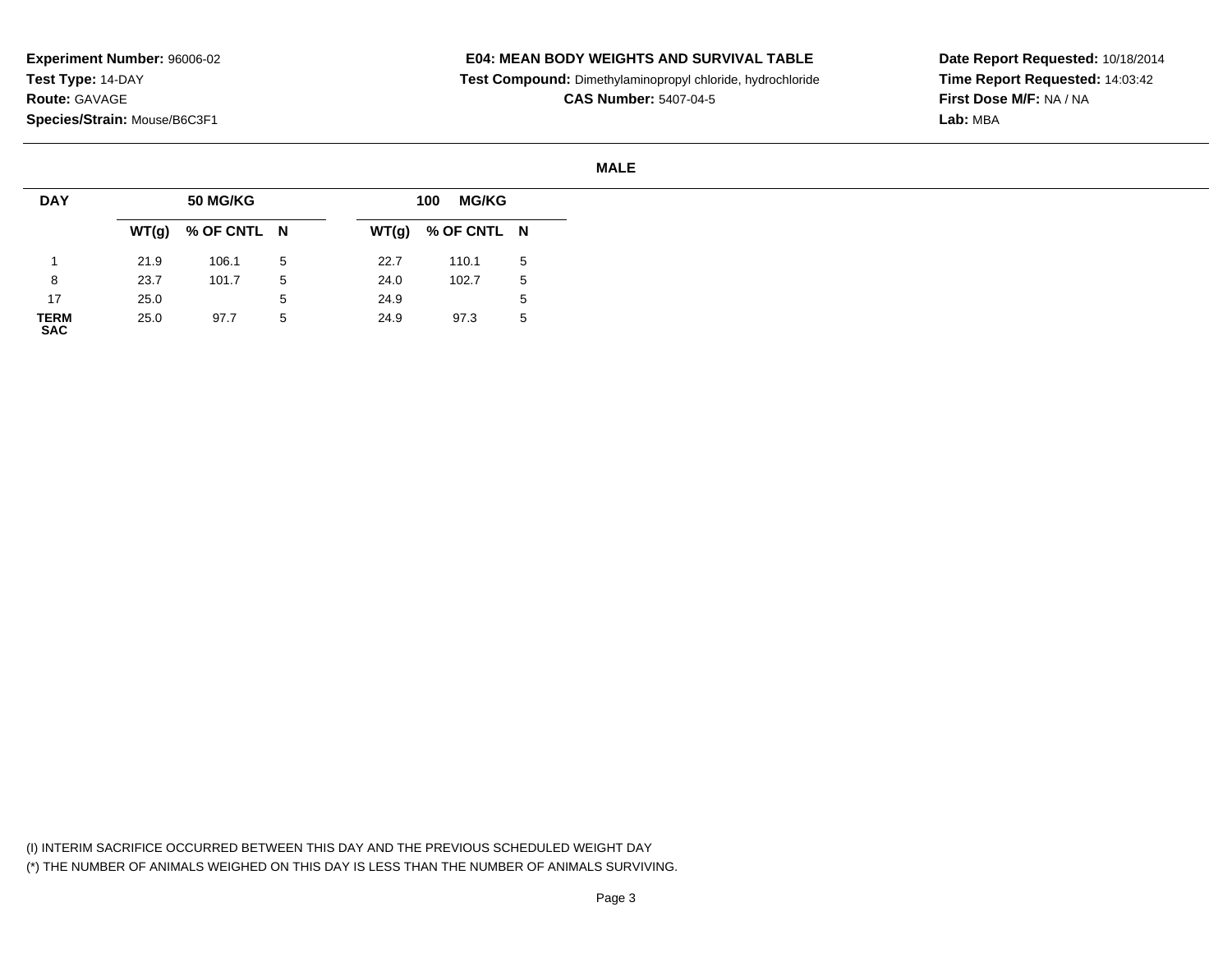# **E04: MEAN BODY WEIGHTS AND SURVIVAL TABLE**

 **Test Compound:** Dimethylaminopropyl chloride, hydrochloride**CAS Number:** 5407-04-5

\*\*\*END OF MALE DATA\*\*\*

**Date Report Requested:** 10/18/2014**Time Report Requested:** 14:03:42**First Dose M/F:** NA / NA**Lab:** MBA

(I) INTERIM SACRIFICE OCCURRED BETWEEN THIS DAY AND THE PREVIOUS SCHEDULED WEIGHT DAY(\*) THE NUMBER OF ANIMALS WEIGHED ON THIS DAY IS LESS THAN THE NUMBER OF ANIMALS SURVIVING.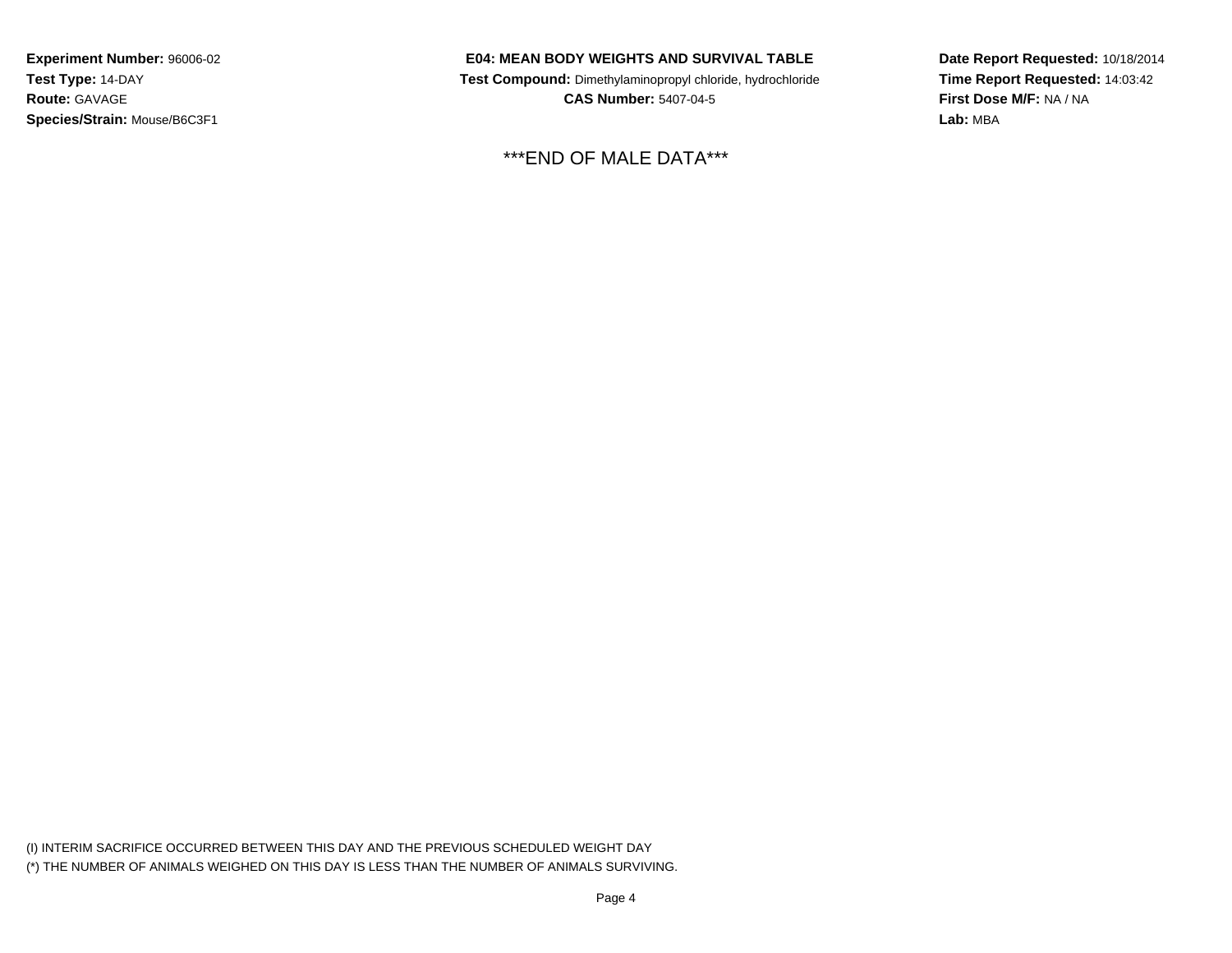# **E04: MEAN BODY WEIGHTS AND SURVIVAL TABLE**

**Test Compound:** Dimethylaminopropyl chloride, hydrochloride

**CAS Number:** 5407-04-5

**Date Report Requested:** 10/18/2014**Time Report Requested:** 14:03:42**First Dose M/F:** NA / NA**Lab:** MBA

# **FEMALE**

| <b>DAY</b>         | <b>VEHICLE CONTROL</b> |   |       | 6.25 MG/KG  |    |       | <b>MG/KG</b><br>12.5 |             |       | 25 MG/KG    |   |
|--------------------|------------------------|---|-------|-------------|----|-------|----------------------|-------------|-------|-------------|---|
|                    | WT(g)                  | N | WT(g) | % OF CNTL N |    | WT(g) | % OF CNTL N          |             | WT(g) | % OF CNTL N |   |
|                    | 19.8                   |   | 19.6  | 98.8        | -5 | 19.7  | 99.7                 | $\mathbf b$ | 20.0  | 101.0       | 5 |
|                    | 19.8                   | 5 | 19.7  | 99.6        | 5  | 20.2  | 102.0                | 5           | 20.1  | 101.8       | ა |
| 17                 | 20.9                   |   | 20.8  |             | 5  | 21.5  |                      |             | 21.4  |             |   |
| TERM<br><b>SAC</b> | 20.9                   |   | 20.8  | 99.4        | 5  | 21.5  | 102.9                | 5           | 21.4  | 102.5       | ა |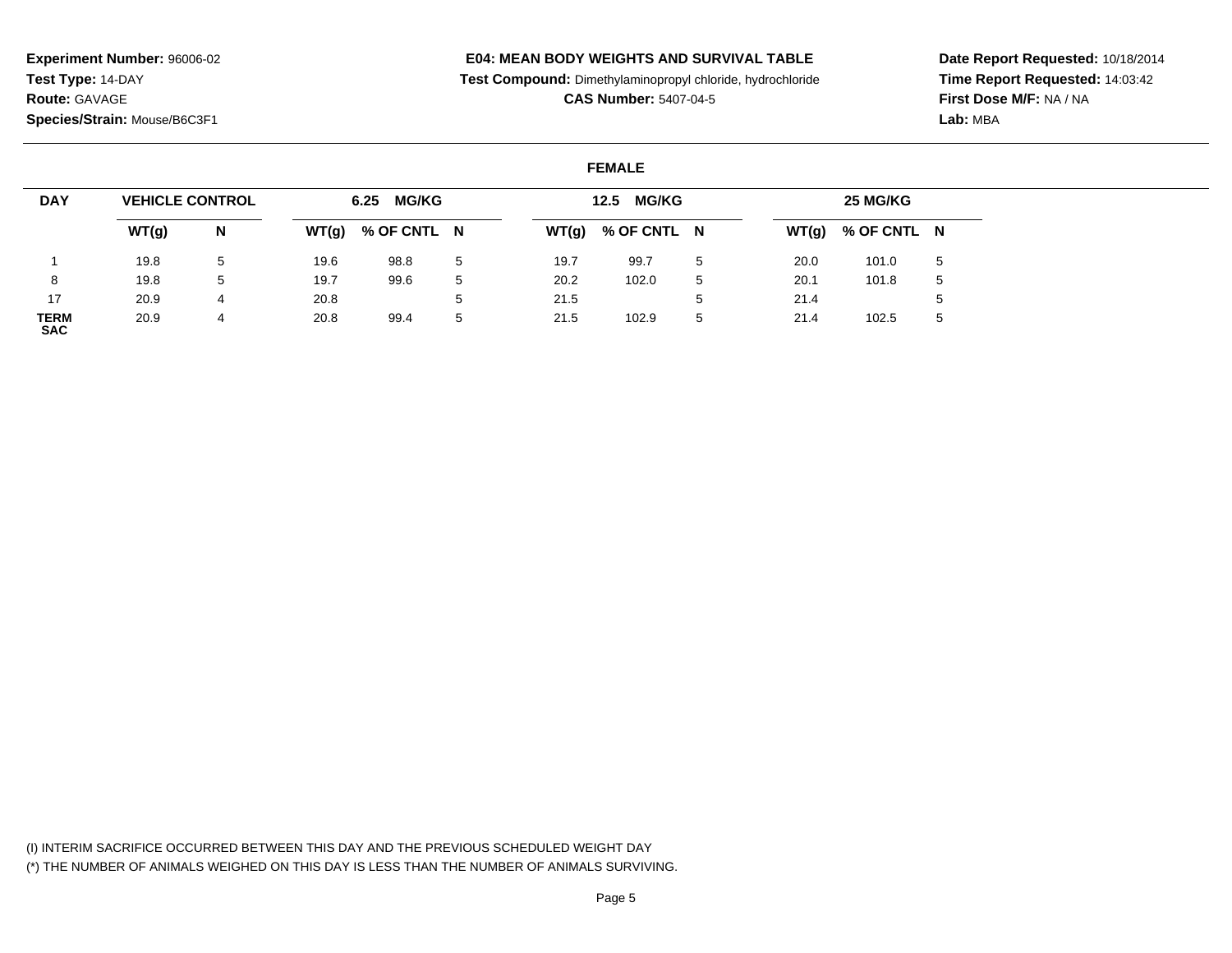# **E04: MEAN BODY WEIGHTS AND SURVIVAL TABLE**

**Test Compound:** Dimethylaminopropyl chloride, hydrochloride

**CAS Number:** 5407-04-5

**Date Report Requested:** 10/18/2014**Time Report Requested:** 14:03:42**First Dose M/F:** NA / NA**Lab:** MBA

# **FEMALE**

| <b>DAY</b>          |      | <b>50 MG/KG</b>     |   |      | <b>MG/KG</b><br>100 |   |
|---------------------|------|---------------------|---|------|---------------------|---|
|                     |      | $WT(g)$ % OF CNTL N |   |      | $WT(g)$ % OF CNTL N |   |
|                     | 20.1 | 101.6               | 5 | 19.4 | 97.9                | 5 |
| 8                   | 20.0 | 100.9               | 5 | 19.5 | 98.5                | 5 |
| 17                  | 21.7 |                     | 5 | 19.8 |                     | ა |
| <b>TERM<br/>SAC</b> | 21.7 | 103.8               | 5 | 19.8 | 94.8                | 5 |